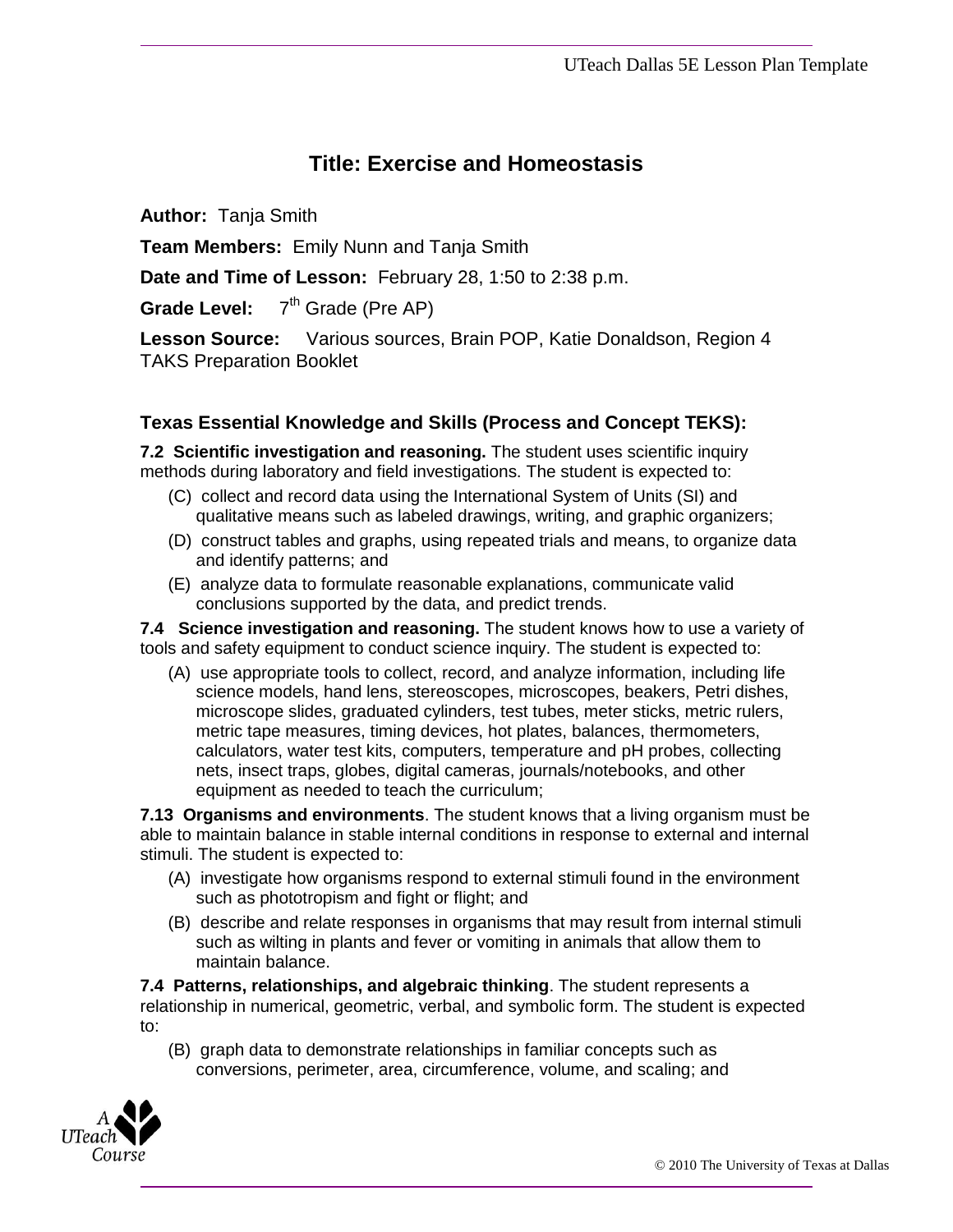(C) use words and symbols to describe the relationship between the terms in an arithmetic sequence (with a constant rate of change) and their positions in the sequence.

## **Concepts Statement:**

Balance is very important to all systems. Most systems maintain a dynamic balance called homeostasis by using feedback and restoring mechanisms to make small, balancing changes. Systems in balance are constantly making tiny changes to adjust to changes in their surroundings. Systems of the human body also fluctuate to maintain a balance of sugar in the blood, temperature, heart rate, water content, and blood flow. The brain is the major control center of the nervous system and responds to messages sent in from all areas of the body. The nervous system, circulatory system, respiratory system, endocrine system and integumentary system all work together to maintain this balance by using a system of positive and negative feedback controls so as to stabilize [health](http://www.biology-online.org/dictionary/Health) and functioning, regardless of the outside changing [conditions.](http://www.biology-online.org/dictionary/Condition) It is also the ability of the [body](http://www.biology-online.org/dictionary/Body) or a [cell](http://www.biology-online.org/dictionary/Cell) to seek and maintain a [condition](http://www.biology-online.org/dictionary/Condition) of [equilibrium](http://www.biology-online.org/dictionary/Equilibrium) or [stability](http://www.biology-online.org/dictionary/Stability) within its [internal](http://www.biology-online.org/dictionary/Internal) [environment](http://www.biology-online.org/dictionary/Environment) when dealing with [external](http://www.biology-online.org/dictionary/External) changes. In humans, homeostasis happens when the [body](http://www.biology-online.org/dictionary/Body) regulates body [temperature](http://www.biology-online.org/dictionary/Temperature) in an effort to maintain an [internal](http://www.biology-online.org/dictionary/Internal) [temperature](http://www.biology-online.org/dictionary/Temperature) around 98.6 degrees Fahrenheit. For example, we [sweat](http://www.biology-online.org/dictionary/Sweat) to cool off during the hot summer days, and we shiver to produce [heat](http://www.biology-online.org/dictionary/Heat) during the cold winter [season.](http://www.biology-online.org/dictionary/Season)

*Word origin*: from the Greek: *homeo*, meaning unchanging + *stasis*, meaning standing.

### **Appropriateness of Lesson to the Grade Level:**

This lesson incorporates the Texas Essential Knowledge and Skills for7th grade science and math.

#### **Objectives:**

Students will be able to:

- 1. define homeostasis, negative and positive feedback, circulatory system, respiratory system, recovery time and integumentary system;
- 2. construct a graph from data;
- 3. analyze collected data;
- 4. describe how body works to accommodate changes in energy needs with heart rate and temperature changes;
- 5. demonstrate how to use a heart rate monitor;
- 6. predict how organisms will respond to internal and external stimuli.

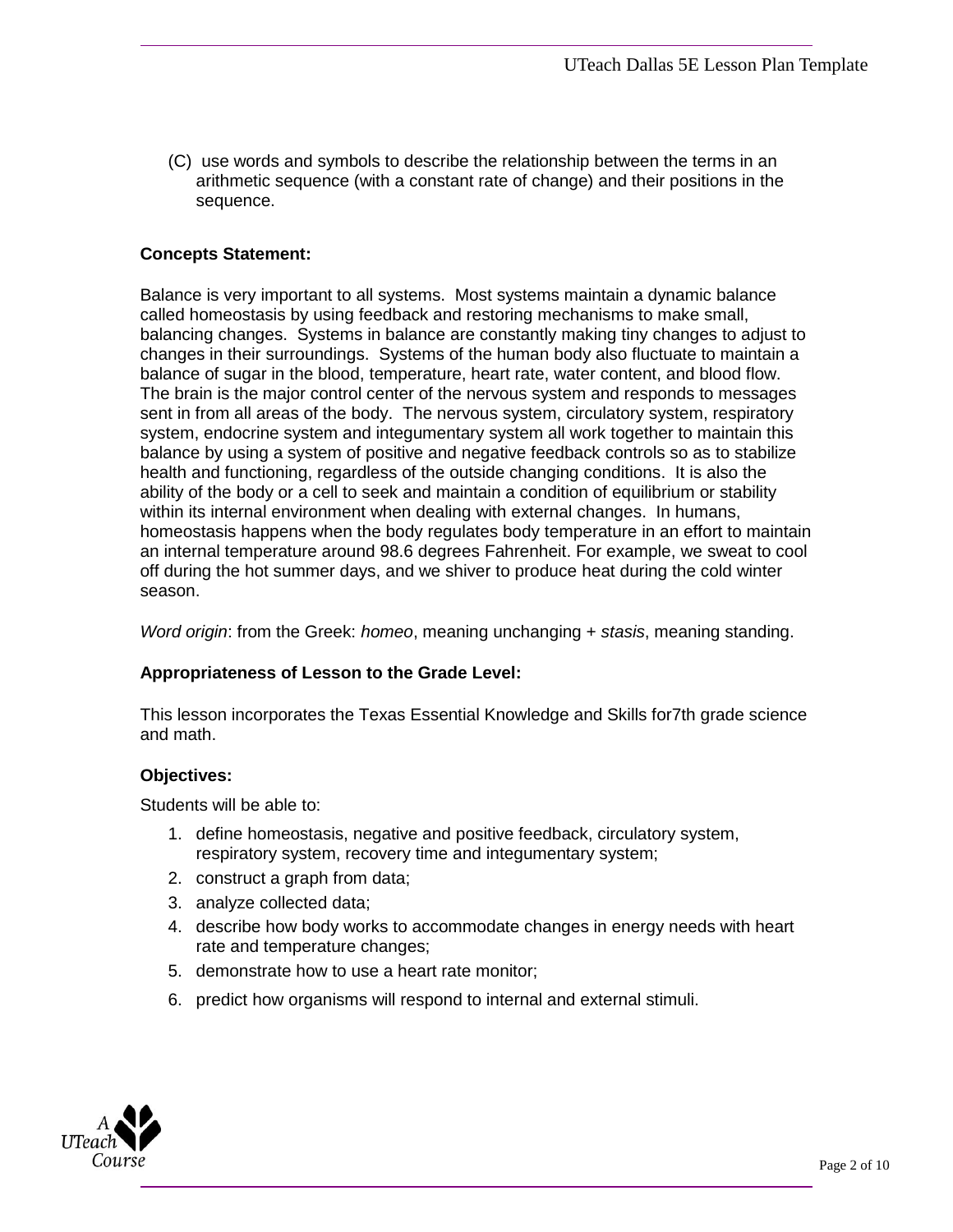## **Materials List:**

7 PASPORT Hand-Grip Heart Rate Sensors 7 SPARK Science Learning Systems 28 Homeostasis Heart Rate Lab sheets 28 sheets of graph paper

7 calculators

## **Advanced Preparations:**

Charge all SPARK units overnight.

Layout materials on each station.

Plug in sensors and turn on SPARK.

Press "Open".

Scroll down to "Middle School Science" and select it.

Scroll down to "Recovery Heart Rate – Hand Grip" and select it, then press okay and wait for program to load.

At the top of the display, press the right arrow key until you get to page 11.

Press the blue box that looks like a graph in the lower left corner.

Press the blue graph box with expanding arrows near the top right.

Press red graph box in lower left corner.

Press the Sampling Options button (looks like a stop watch) to set sampling at every 10 seconds, then press okay.

Now the students can collect data and view on screen.

#### **Safety:**

Instruct students to use caution while running in place. Since different people are conditioned for varying levels of physical exertion, be prepared to stop students from exercising if they become light headed or dizzy.

| <b>ENGAGEMENT</b>                                                                                                                      |                                                                                                                        | <b>Time: 5 Minutes</b>                                      |
|----------------------------------------------------------------------------------------------------------------------------------------|------------------------------------------------------------------------------------------------------------------------|-------------------------------------------------------------|
| <b>What the Teacher Will Do</b>                                                                                                        | <b>Probing/Eliciting</b><br><b>Questions</b>                                                                           | <b>Student Responses</b><br>and Misconceptions              |
| The teacher will say, "Today's<br>lesson is about homeostasis.<br>To remain in balance, systems<br>must be monitored and<br>adjusted." | Show of hands, who has<br>heard about homeostasis<br>before? (Teacher will<br>count hands, make note<br>and continue.) | Some will know, some will<br>not know.                      |
| "If I told you that homeostasis<br>had a Word origin: from the<br>Greek: homeo, meaning                                                | What is homeostasis?<br>What is equilibrium?                                                                           | A balance, I don't know,<br>various.<br>Not a clue, dynamic |

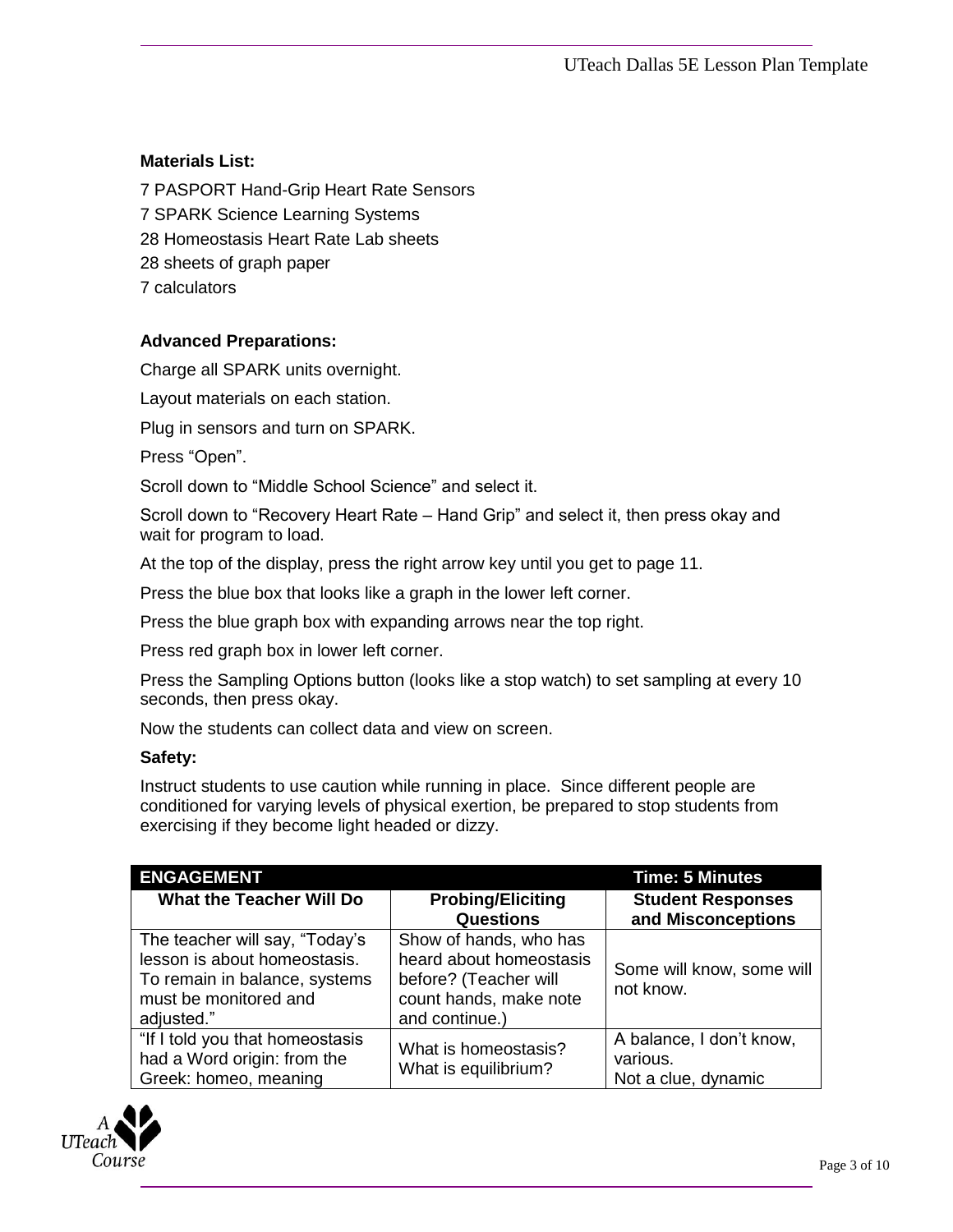| unchanging + stasis, meaning<br>standing, what would that mean<br>to you?                                                                                                                                                                                                                                      | balance within a living<br>organism, various. |
|----------------------------------------------------------------------------------------------------------------------------------------------------------------------------------------------------------------------------------------------------------------------------------------------------------------|-----------------------------------------------|
| Balance is very important to all<br>systems. Most systems<br>maintain a dynamic balance<br>called homeostasis by using<br>feedback and restoring<br>mechanisms to make small,<br>balancing changes. Systems in<br>balance are constantly making<br>tiny changes to adjust to<br>changes in their surroundings. |                                               |
| The teacher will say, "Let's try<br>an experiment that will<br>demonstrate how homeostasis<br>works. Let's get into groups of<br>3-4 people in each group. Let's<br>move over to the stations."                                                                                                                |                                               |

| <b>EXPLORATION</b>                |                                              | <b>Time: 20 Minutes</b>                        |
|-----------------------------------|----------------------------------------------|------------------------------------------------|
| <b>What the Teacher Will Do</b>   | <b>Probing/Eliciting</b><br><b>Questions</b> | <b>Student Responses</b><br>and Misconceptions |
| "There are SPARK Science          |                                              |                                                |
| Learning systems at each          |                                              |                                                |
| station with heart rate sensors." |                                              |                                                |
| "Everyone look at the             |                                              |                                                |
| instructions for setting up our   |                                              |                                                |
| lab. Let's read through it        |                                              |                                                |
| together. <read> Setup:</read>    |                                              |                                                |
| Plug in sensors (This has         |                                              |                                                |
| already been done for you.)       |                                              |                                                |
| and turn on SPARK.                |                                              |                                                |
| Press "Open".                     |                                              |                                                |
| Scroll down to "Middle School"    |                                              |                                                |
| Science" and select it.           |                                              |                                                |
| Scroll down to "Recovery Heart    |                                              |                                                |
| Rate – Hand Grip" and select it,  |                                              |                                                |
| then press okay and wait for      |                                              |                                                |
| program to load.                  |                                              |                                                |
| At the top of the display, press  |                                              |                                                |
| the right arrow key until you get |                                              |                                                |
| to page 11.                       |                                              |                                                |
| Press the blue box that looks     |                                              |                                                |
| like a graph in the lower left    |                                              |                                                |
| corner.                           |                                              |                                                |

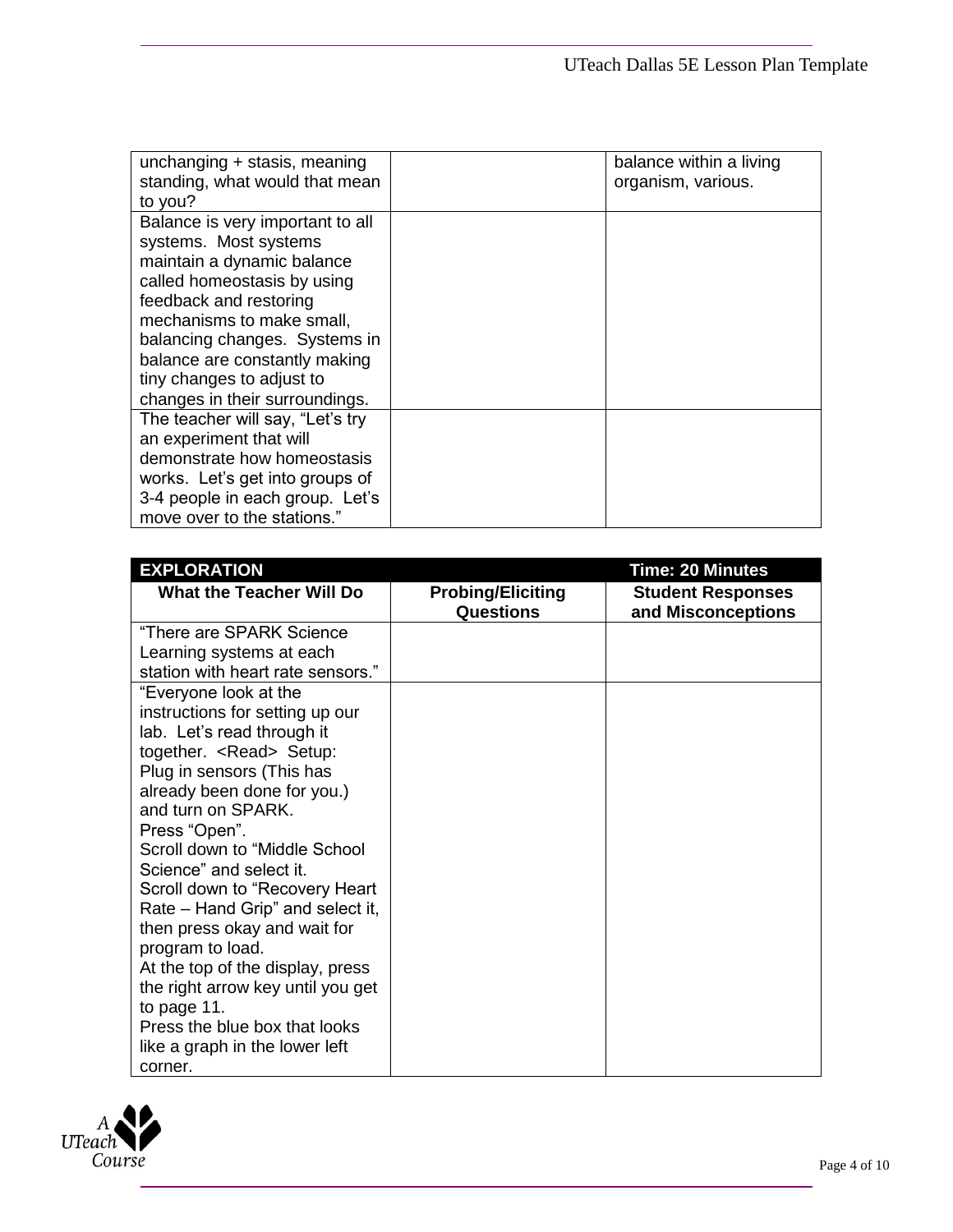| Press the blue graph box with       |  |
|-------------------------------------|--|
| expanding arrows near the top       |  |
| right.                              |  |
| Press red graph box in lower        |  |
| left corner.                        |  |
| <b>Press the Sampling Options</b>   |  |
| button (looks like a stop watch)    |  |
| to set sampling at every 10         |  |
| seconds, then press okay.           |  |
| Now the students can collect        |  |
| data and view on screen.            |  |
| Student data collection:            |  |
| This lab involves one person        |  |
| resting for one minute, running     |  |
| in place for one minute, and        |  |
| then standing very still and        |  |
| quiet for two minutes.              |  |
| Select one person to do the         |  |
| exercise.                           |  |
| Student doing the exercise          |  |
| picks up both sensors and has       |  |
| metal completely covered by         |  |
| palm of hand and holds fairly       |  |
| tightly.                            |  |
| The Pasport sensor will indicate    |  |
| when it registers the heart beat    |  |
| by blinking a red light. Do not     |  |
| start collecting data until there   |  |
| is a registered heart beat.         |  |
| Another team mate will begin        |  |
| the data collection.                |  |
| Press the green box with the        |  |
| white arrow to start collecting.    |  |
| Subject will rest for the first     |  |
| minute.                             |  |
| Watch the timer and have the        |  |
| subject begin jogging in place      |  |
| for one minute.                     |  |
| After one minute, have the          |  |
| subject stand still, not talking or |  |
| moving for two minutes.             |  |
| When the timer reaches 4            |  |
| minutes (displays 4:00:0) stop      |  |
| the data collection by pressing     |  |
| the red box with the white          |  |
| arrow.                              |  |
| Record your data                    |  |
|                                     |  |

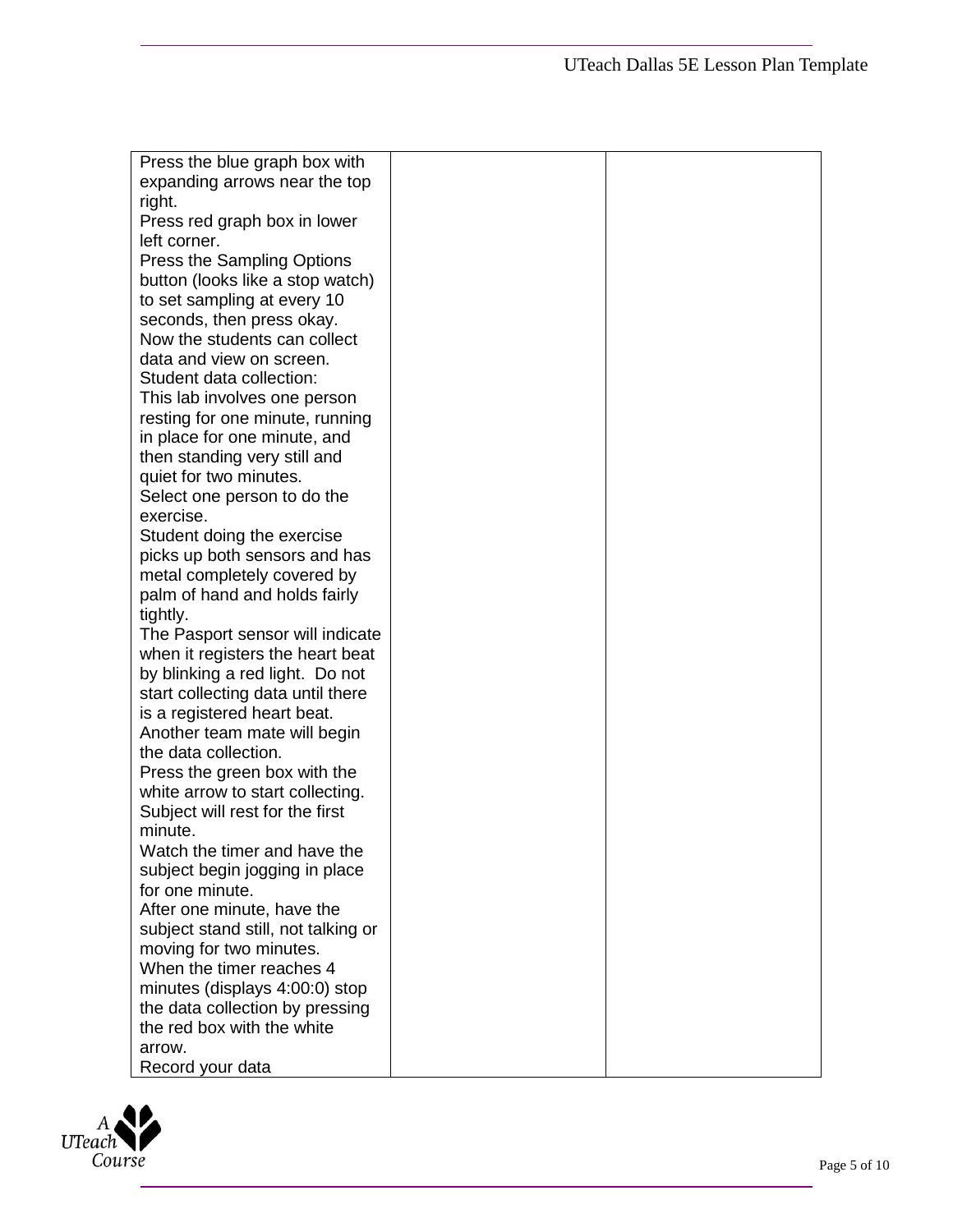| Press the blue box that looks     |                         |          |
|-----------------------------------|-------------------------|----------|
| like a graph in the lower left    |                         |          |
| corner.                           |                         |          |
| Press the blue graph box with     |                         |          |
| expanding arrows near the top     |                         |          |
| right.                            |                         |          |
| Now, look for the blue box that   |                         |          |
| has a graph in it. There are two  |                         |          |
| side by side. Press the one       |                         |          |
| that is on the right column.      |                         |          |
| Some new red arrows appear        |                         |          |
| above the graph. They show x      |                         |          |
| and y values. You will use the    |                         |          |
| red arrows to find the heart rate |                         |          |
| for a given time.                 |                         |          |
| Press red graph box in lower      |                         |          |
| left corner.                      |                         |          |
| This will give you a graph that   |                         |          |
| you can better see the points to  |                         |          |
| record in your data table and on  |                         |          |
| your graph paper."                |                         |          |
| "Set up the graph on your         | Is everyone clear on    | Yes, no. |
| graph paper just like what is on  | graphing?               |          |
| the display.                      |                         |          |
| Label your x-axis as Time (in     |                         |          |
| seconds) and your y-axis as       |                         |          |
| Heart Rate (beats/Min)."          |                         |          |
| "You can complete the percent     |                         |          |
| change after graphing."           |                         |          |
| "Now that we all know what we     | Are there any functions |          |
| are doing, let's get started.     | on your SPARK that are  |          |
| Please let us know if you need    | not working or do you   |          |
| any help setting up the lab.      | need help setting up?   |          |
| Once everyone's SPARK is          |                         |          |
| setup, please turn your papers    |                         |          |
| face down on the table and wait   |                         |          |
| before collecting data so we      |                         |          |
| can all start together."          |                         |          |
| "Let's be clear on how to jog in  | Can I get a<br>❖        |          |
| place. Can I get a volunteer?     | volunteer?              |          |
| Whomever volunteers will not      |                         |          |
| need to jog for the experiment.   |                         |          |
| Please jog in place for a couple  |                         |          |
| seconds. Need to speed up or      |                         |          |
| slow down? Let's not get crazy    |                         |          |
| with this. Just a nice pace to    |                         |          |
| see what happens. No need to      |                         |          |

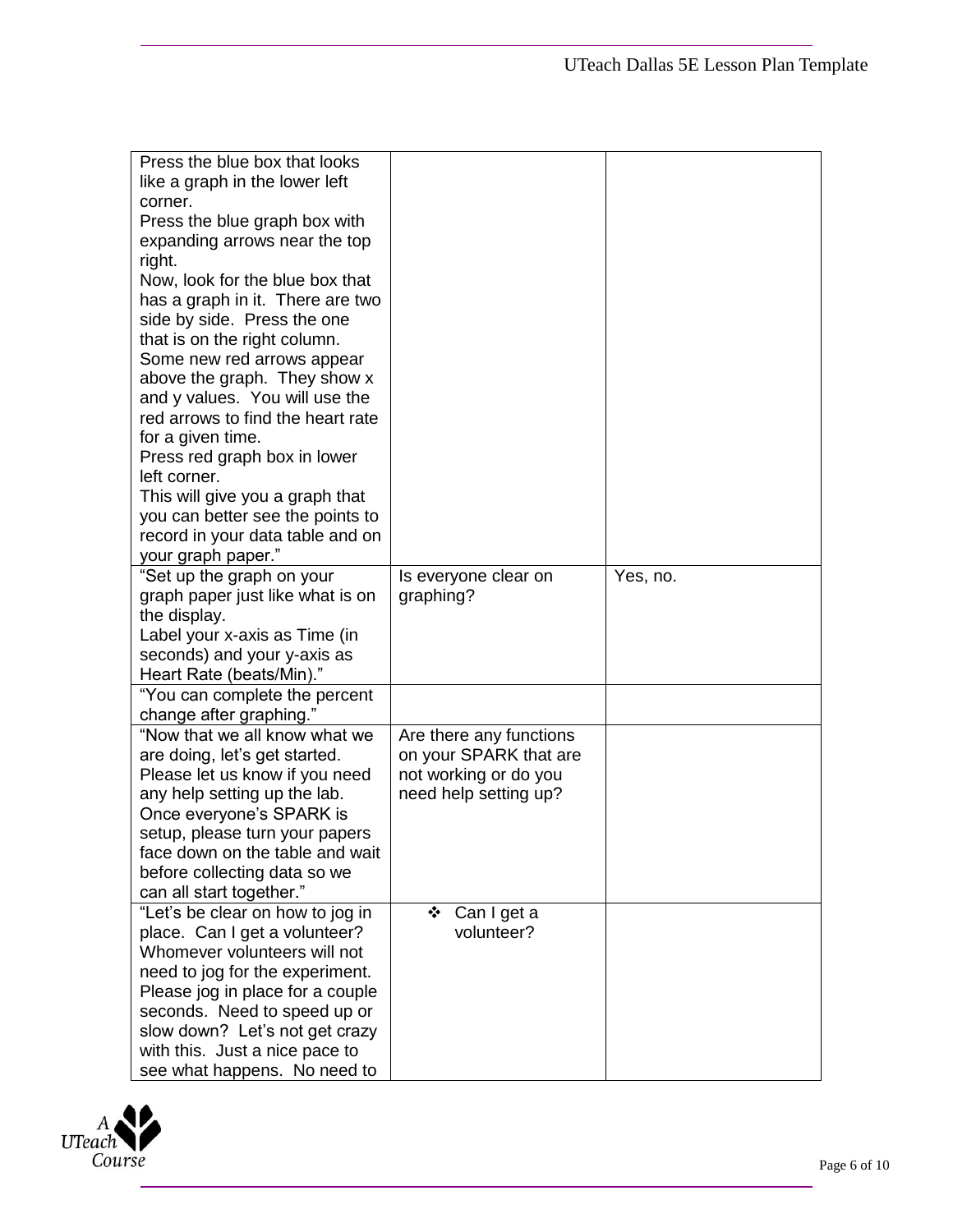| stomp on the floor."                                                                                                                                                                                                                                             |                                                                                                                              |                                                                                                                                                                               |
|------------------------------------------------------------------------------------------------------------------------------------------------------------------------------------------------------------------------------------------------------------------|------------------------------------------------------------------------------------------------------------------------------|-------------------------------------------------------------------------------------------------------------------------------------------------------------------------------|
| "Now that everyone has the<br>SPARK set up, Press the green<br>box with the white arrow to start<br>collecting. Be sure to watch the<br>display and wait for the time to<br>start jogging in place."                                                             |                                                                                                                              |                                                                                                                                                                               |
|                                                                                                                                                                                                                                                                  |                                                                                                                              |                                                                                                                                                                               |
| <b>EXPLANATION</b>                                                                                                                                                                                                                                               |                                                                                                                              | <b>Time: 10 Minutes</b>                                                                                                                                                       |
| <b>What the Teacher Will Do</b>                                                                                                                                                                                                                                  | <b>Probing/Eliciting</b><br>Questions                                                                                        | <b>Student Responses</b><br>and Misconceptions                                                                                                                                |
| Teacher will say, "Let's talk<br>about our results from the lab.<br>Was it fun? Did it make you<br>feel tired? How about the<br>graphs? Did everyone finish?"                                                                                                    | How does exercise affect<br>your heart rate?                                                                                 | Heart beats faster.                                                                                                                                                           |
|                                                                                                                                                                                                                                                                  | Did your heart rate<br>increase? Why?                                                                                        | Yes, no, body is doing<br>work, needs more blood<br>to provide more oxygen<br>and to supply muscles<br>with energy.                                                           |
| Because your body is so busily<br>using energy, your organs need<br>more blood at one time than<br>they do when your body is at<br>rest. Your heart is in charge of<br>pumping your blood, so t has to<br>work faster and harder to pump<br>the necessary blood. | Did your body feel<br>warmer after exercise?<br>Why?                                                                         | Yes, no, sort of, because<br>we are running, I don't<br>know; because all of your<br>warm blood has to<br>circulate more quickly to<br>deliver oxygen to your<br>body's cells |
| The blood in your body is very<br>warm, and when you exercise,<br>increasing the rate at which it<br>flows through your body, its<br>heat causes your body<br>temperature to rise                                                                                | Controlling body<br>temperature is a large<br>part of homeostasis. How<br>does homeostasis work?                             | Keeps our bodies in<br>balance.                                                                                                                                               |
| Our bodies control many pieces<br>of homeostasis on their own,<br>without us having to think about<br>"hm, my heart should pump<br>faster, I need to breathe more<br>quickly, or, wow, I need a<br>higher temperature!"                                          | How does your body<br>regulate homeostasis?<br>What is the major<br>difference between<br>positive and negative<br>feedback? | Students will have little<br>input, or perhaps suggest<br>brain                                                                                                               |

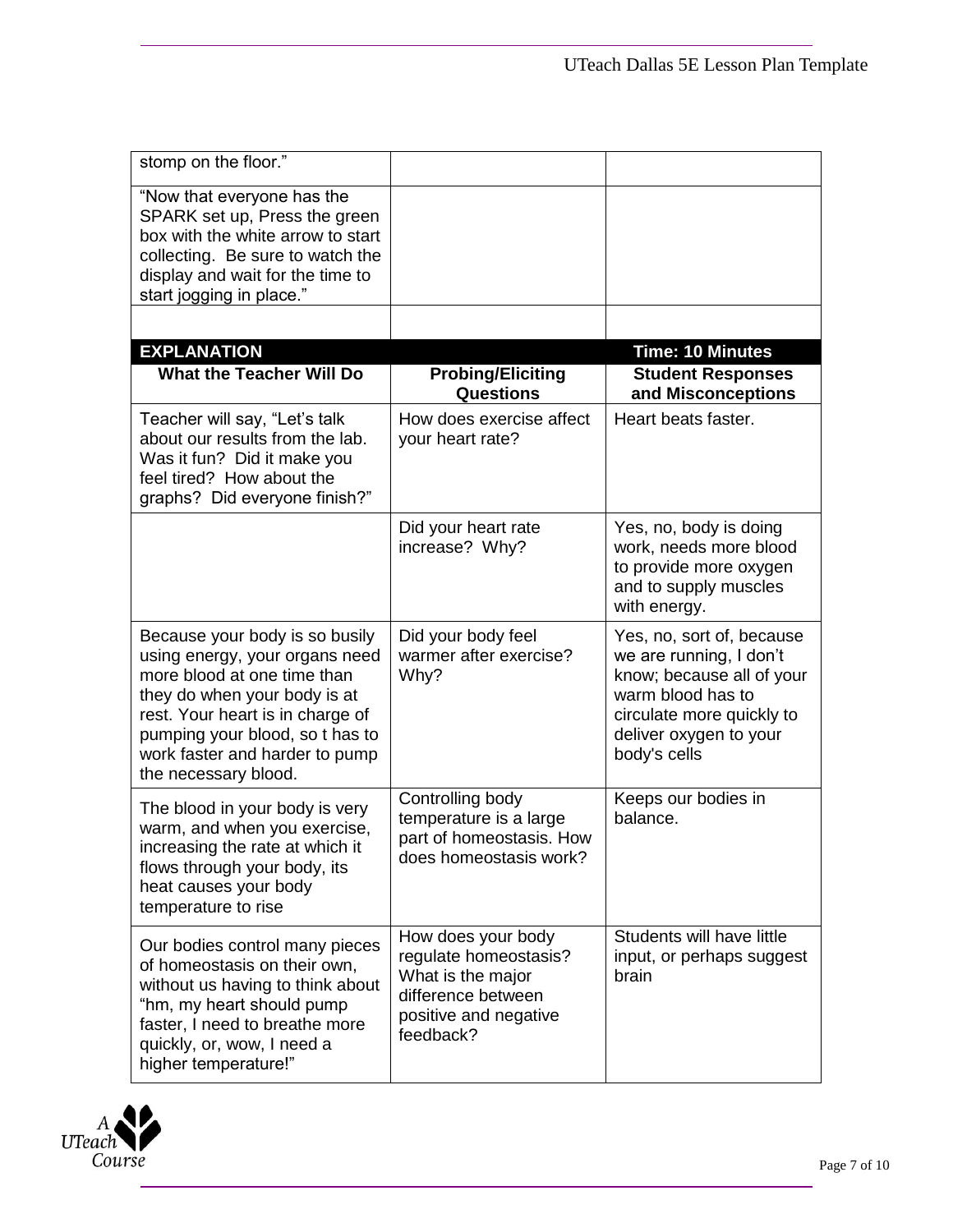| Negative feedback- decreases<br>desired effect, for example,<br>contractions during pregnancy<br>allow the baby to be delivered,<br>eventually decreasing the pain<br>of contractions and delivery<br>Positive feedback- increases a<br>desired effect, for example,<br>heart rate increasing,<br>increasing oxygen delivered to<br>your body | What organ in the body<br>serves as the command<br>center for all of the body's<br>functions, including<br>processes like positive<br>and negative feedback?                                                                                                                     |                                                                                                                                                                                                                                                                                                                                                                                                                                              |
|-----------------------------------------------------------------------------------------------------------------------------------------------------------------------------------------------------------------------------------------------------------------------------------------------------------------------------------------------|----------------------------------------------------------------------------------------------------------------------------------------------------------------------------------------------------------------------------------------------------------------------------------|----------------------------------------------------------------------------------------------------------------------------------------------------------------------------------------------------------------------------------------------------------------------------------------------------------------------------------------------------------------------------------------------------------------------------------------------|
| The hypothalamus is the part of<br>the brain that receives<br>messages from organs in the<br>body and stimulates release of<br>hormones that tell body to<br>sweat; note that it is similar to<br>the thermostat analogy given in<br>the engage                                                                                               | Why do you sometimes<br>get thirsty or hungry?                                                                                                                                                                                                                                   | Because your organs,<br>which need energy from<br>food to operate, are<br>sending messages to<br>your hypothalamus that<br>stimulates production of<br>chemicals that cause<br>sensations of hunger and<br>thirst                                                                                                                                                                                                                            |
| We now know that the<br>hypothalamus plays a large role<br>in homeostasis.                                                                                                                                                                                                                                                                    | What other body systems<br>or processes might play a<br>role in homeostasis?<br>Maintaining body<br>temperature?                                                                                                                                                                 | The integumentary<br>system works with other<br>body systems to maintain<br>homeostasis. It allows<br>vessels near the skin to<br>dilate allowing hot, fast<br>flowing blood to be cooled<br>by air.                                                                                                                                                                                                                                         |
| During the lab, your heart rate,<br>breath rate, and perspiration<br>rate increased. This is partly<br>due to thermoregulation.                                                                                                                                                                                                               | What does the prefix<br>thermo- in<br>thermoregulation tell you<br>about the meaning of the<br>word? thermoregulation<br>tell you about How did<br>your body know to<br>increase the rate of these<br>functions? How does<br>temperature affect the<br>rates of these functions? | Thermo- is a prefix<br>meaning "heat" or "high<br>temperature".<br>Thermoregulation is the<br>process by which your<br>body regulates its<br>temperature. Your body<br>knows how to regulate its<br>temperature because<br>your organs send<br>messages to your brain<br>(specifically the<br>hypothalamus).<br>Temperature will cause<br>the rate of most bodily<br>functions (especially the<br>ones mentioned in the<br>lab) to increase. |

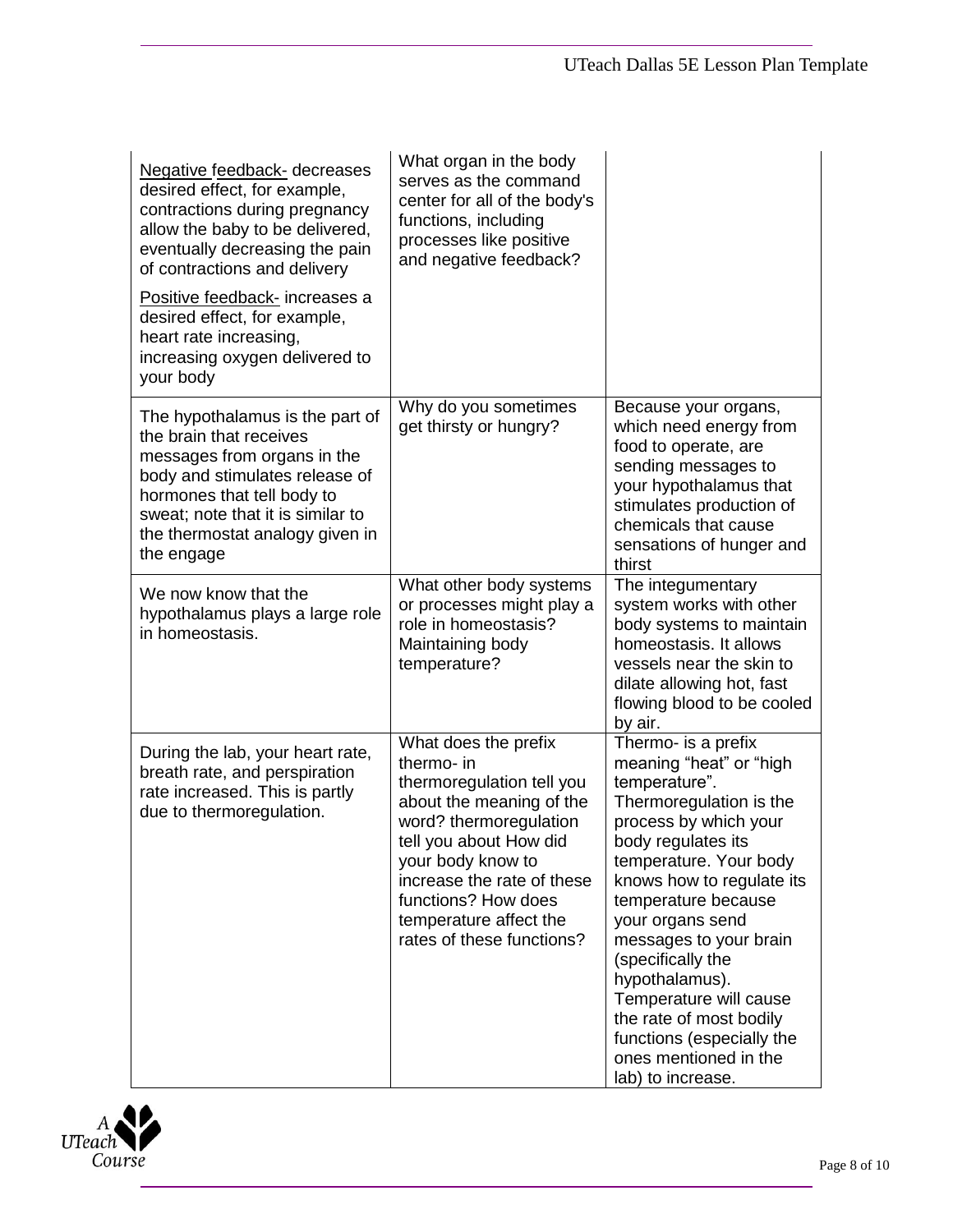| <b>ELABORATION</b>                                                                               |                                                                                                                                        | <b>Time: 5 Minutes</b>                                                                                                                                                                                                                                                                                                                |
|--------------------------------------------------------------------------------------------------|----------------------------------------------------------------------------------------------------------------------------------------|---------------------------------------------------------------------------------------------------------------------------------------------------------------------------------------------------------------------------------------------------------------------------------------------------------------------------------------|
| <b>What the Teacher Will Do</b>                                                                  | <b>Probing/Eliciting</b><br><b>Questions</b>                                                                                           | <b>Student Responses</b><br>and Misconceptions                                                                                                                                                                                                                                                                                        |
| Consider the last time you had<br>the flu, a bad cold, or any other<br>somewhat serious illness. | Why do you begin to run<br>a fever? What is normal<br>human body<br>temperature? What can<br>happen if your fever<br>becomes too high? | It helps the body fight<br>infection more efficiently.<br>Some types of infections<br>are killed or weakened by<br>the heat; normal body<br>temperature is about<br>$37^{\circ}$ C; if your fever is too<br>high (above 41°C), brain<br>tissue can start to break<br>down and/or the person<br>could start to suffer a heat<br>stroke |
| Think about our snow days we<br>just had. It was really cold and<br>we wanted to stay warm.      | How does a body stay<br>warm?                                                                                                          | Shivering is a function<br>that helps us stay warm.                                                                                                                                                                                                                                                                                   |
| In this manner, we use some<br>energy to shiver and warm our<br>bodies.                          | What about when it is hot<br>outside?                                                                                                  | We sweat, and<br>evaporation of sweat<br>cools our bodies.                                                                                                                                                                                                                                                                            |

| <b>EVALUATION</b>                                                                                                                          |                                                                                                                                                                                      | <b>Time: 5 Minutes</b>                                                                                                                |
|--------------------------------------------------------------------------------------------------------------------------------------------|--------------------------------------------------------------------------------------------------------------------------------------------------------------------------------------|---------------------------------------------------------------------------------------------------------------------------------------|
| <b>What the Teacher Will Do</b>                                                                                                            | <b>Probing/Eliciting</b><br><b>Questions</b>                                                                                                                                         | <b>Student Responses</b><br>and Misconceptions                                                                                        |
| Teacher will pass out the<br>Evaluation form and instruct<br>students to fill out and then<br>return to teacher upon exiting<br>classroom. | Which of the following<br>animals maintains a<br>constant body<br>temperature?                                                                                                       | Snake, lizard, dog, shark                                                                                                             |
|                                                                                                                                            | Endothermic creatures<br>maintain a constant body<br>temperature, while<br>ectothermic creatures do<br>not. What are the best<br>synonyms for<br>"endothermic" and<br>"ectothermic"? | Warm blooded and cold<br>blooded, land dwelling<br>and water dwelling,<br>mammalian and reptilian,<br>vertebrate and<br>invertebrate. |
|                                                                                                                                            | What can you infer about<br>the prefix "thermo-" from<br>the word<br>"thermoregulation"?                                                                                             | It refers to the brain,<br>temperature, feedback,<br>nerves and hormones.                                                             |
|                                                                                                                                            | What is the major<br>difference between                                                                                                                                              | PF is controlled by the<br>hypothalamus and NF is                                                                                     |